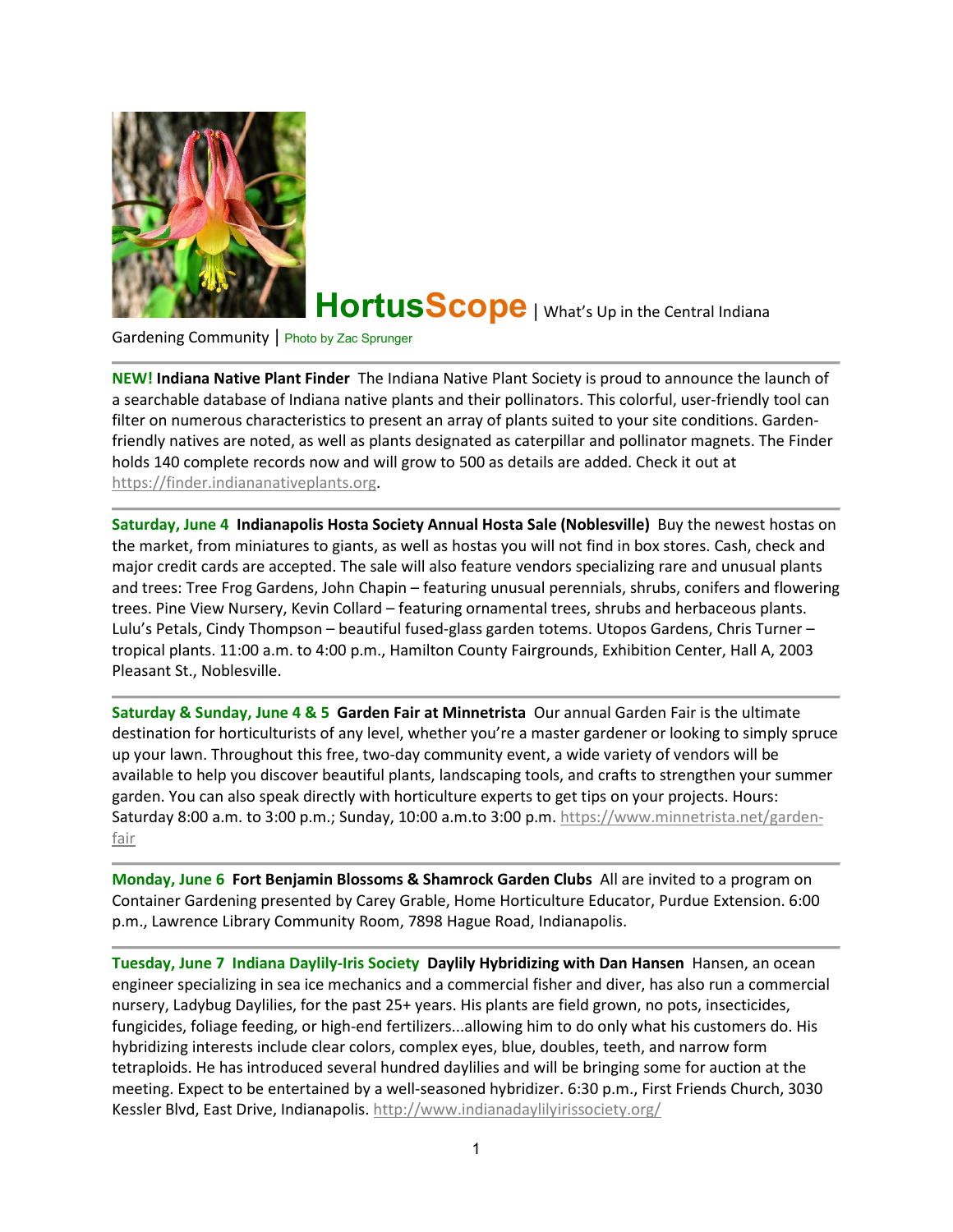**Wednesday, June 8 Indianapolis Garden Club 26th Annual Garden Walk** Since 1996, the Indianapolis Garden Club has showcased beautiful private gardens across the city each summer. We continue by highlighting local artists working *en plein air* within each garden, with opportunities to purchase art. IGC proudly directs all proceeds back into the Indianapolis area and has granted over \$500,000 to conservation, civic improvement, and beautification projects within our community. This year we feature five of the city's finest urban and northside gardens. 9:00 a.m. to 3:00 p.m. Purchase tickets at [http://indianapolisgardenclub.org/garden-walk/.](http://indianapolisgardenclub.org/garden-walk/)

**Saturday, June 11 Rosefest 2022** The Indianapolis Rose Society and the Hamilton County Master Gardeners invite you to a day filled with beautiful roses, rose growing demonstrations, a rose garden tour, free roses to first 30 guests, an ARS accredited rose show, and wonderful speakers. 10:00 a.m. to 2:00 p.m., Hamilton County Fairgrounds, 2003 Pleasant Street, Noblesville. Learn more at <https://indianapolisrosesociety.com/rosefest/rosefest-2022/>

**Wednesday & Thursday, June 15 & 16 ACRES Land Trust Visit by Robin Wall Kimmerer (Fort Wayne area)** Ms. Kimmerer, author of *Braiding Sweetgrass*, a mother, scientist, decorated professor, and enrolled member of the Citizens of Potawatomi Nation, will join ACRES Land Trust for two days of fun and exploration. Her interest in restoring ecological communities AND our relationships to land is sure to inspire. Details at [https://acreslandtrust.org/participate/events/specialevent/.](https://acreslandtrust.org/participate/events/specialevent/)

**Tuesday, June 21 Indiana Native Plant Society Central Chapter Working with Diverse Communities in Conservation** Join us for a virtual presentation by Rebecca Calvert, Keep Indianapolis Beautiful Director of Community Engagement. Rebecca will discuss Assisting Neighbors in Beautification, Adopt-a-Block, Great Indy Cleanup, Tree Applications, Native Plant Sales, Invasive Habitat Removal and Habitat Restoration, examples of plants and flowers that are used, KIB's Community Engagement, tree planting selection method and process and the 2021-2024 Strategic Plan. Rebecca's background is in education and human development. She was raised in southern California. Her favorite place in Indy is Eagle Creek. This program is open to everyone. Program begins at 7:00 p.m. Register at:<https://bit.ly/3Mvjc4u>

**Thursday, July 14 Indiana Native Plant Society Central Chapter Foraging and Native Plant Conservation: Expanding the Ecological Self** Humans have a fraught relationship with the natural world, says presenter Greg Monzel, a student of nature with a gift for nourishing deep connections between people and plants. Modern humans are obsessed with controlling and extracting value from natural spaces, often to the detriment of people and nature alike. For most of human existence, we depended on hunting and gathering wild foods for sustenance, which tied people directly to their habitats, but extractive foraging and forestry practices have brought about the precipitous decline of plant diversity and damage to their habitats. With this program, Greg Monzel makes the case that thoughtful foraging of wild foods and medicines can help restore connections between people and nature, increasing the value of forests and other habitats to support their conservation. He will examine how hunting practices and policies can inform foraging policies and conservation efforts, and perhaps make foraging less taboo in conservation circles. Monzel has been a practicing herbal educator, medicine maker, and grower since 2008. He and his wife co-founded Persimmon Herb School in 2015 to hold plant-centered space and build a healing community. This virtual program, open to everyone, begins at 7:00 p.m. Register at [https://bit.ly/3sW1AY3.](https://bit.ly/3sW1AY3)

**Interesting Perennial Hope for Sustainable Agriculture** Could perennial grains take the place of our customary annual wheat, rice, corn, and soybeans? Scientists are exploring perennial crops that could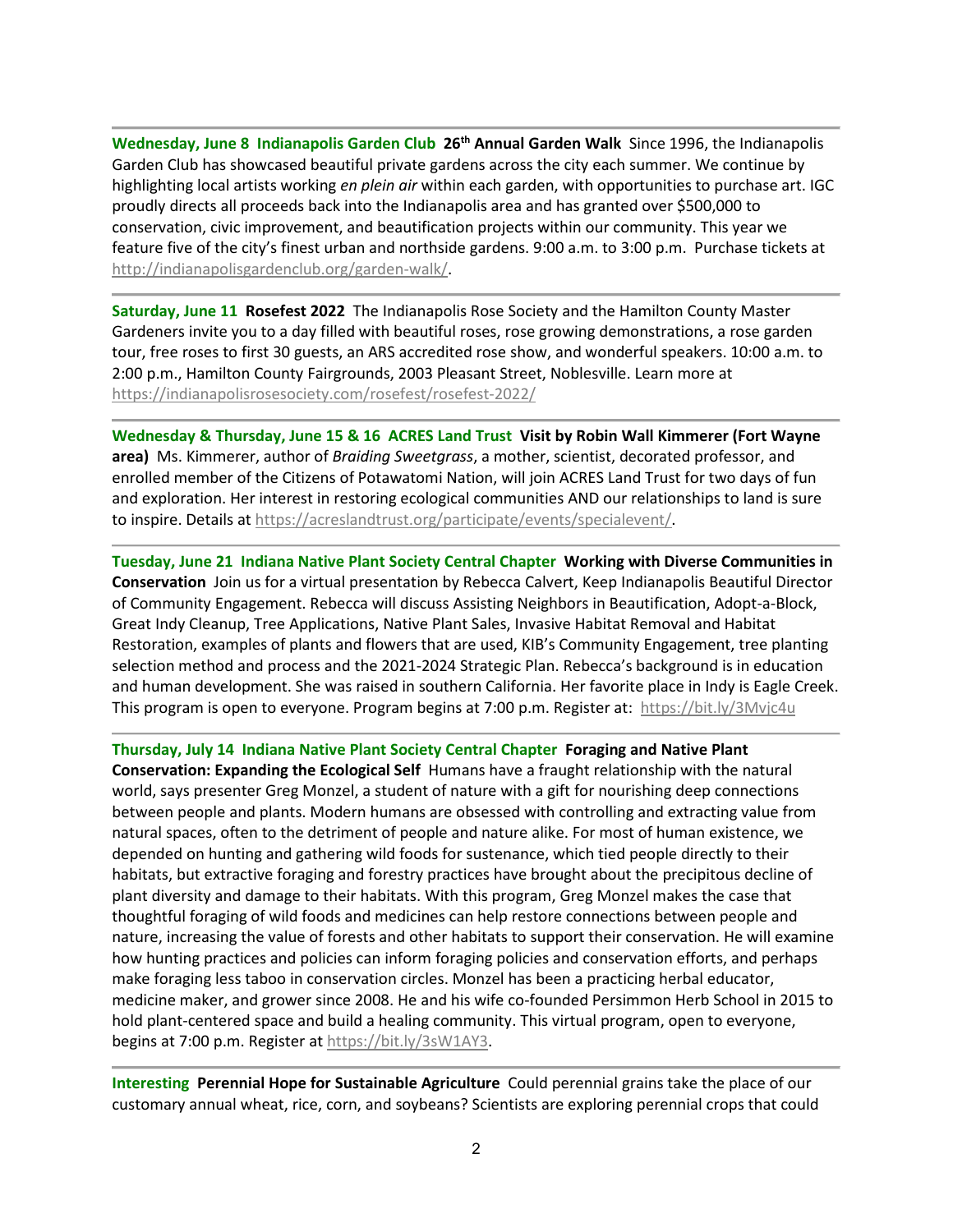generate grain to make bread and beer while regenerating the healthy soil that we depend on as the world's largest land-based carbon sink[. Read all about it](https://grist.org/climate/when-wheat-never-dies/)

**Volunteer Opp Hamilton County Invasives Partnership (HIP) Weed Wrangles** Hamilton County landscapes are encountering growing threats from invasive introduced plants. Join teams of volunteers, supervised by knowledgeable guides, to locate and uproot unwelcome plants such as bush honeysuckle, garlic mustard, autumn olive, English ivy, and winter creeper. Opportunities to take part in Weed Wrangles on public property can be found on the HIP website, [www.hcinvasives.org.](http://www.hcinvasives.org/)

**Volunteer Opp What's Up at Keep Indianapolis Beautiful?** KIB needs your help to keep Indianapolis beautiful! Even a few hours can make a big difference. Every year we rely on nearly 20,000 volunteers to help us carry out our mission to help people and nature thrive together in our city. Whether you are interested in cleaning up litter, building pocket parks, creating greenspaces, planting trees, preparing mail, or assisting with special projects, there's a way you can help. <https://www.kibi.org/projects>

**Volunteer Opp Circle City CISMA** Did you know that Indiana landowners and managers spend more than \$8 million annually to manage invasive plants in our state? CISMAs (Cooperative Invasive Species Management Areas) are forming all over the state through the [Indiana Invasives Initiative,](https://www.sicim.info/cisma-project) and central Indiana counties are part of Circle City CISMA. Ways to get involved: Participate in Weed Wrangles and other partner events to remove invasive species and collect native seeds. Follow us on social media (Facebook, Instagram). Take our [invasive species survey](https://www.surveymonkey.com/r/KQ3TPZQ) for property owners. Control invasives on your own property and remember, proper identification and eradication methods are the key! Learn more about how to fight invasives locally at <https://circlecitycisma.org/resources/> and find upcoming Weed Wrangles at [https://circlecitycisma.org/events/.](https://circlecitycisma.org/events/)

**Helpful! Creating & Maintaining a Prairie** Hamilton County Soil & Water Conservation District has created a new resource to guide you in establishing native plantings on your property. The new booklet, a guide for native plantings in your Indiana yard of any size, outlines planning, site preparation, planting, and maintenance for plantings ranging from small pollinator gardens to multi-acre native prairies. Free copies of the 50-page booklet are available at the SWCD office in Noblesville thanks to a Clean Water Indiana Grant. Or, you can view the booklet [online](https://www.hamiltonswcd.org/prairie.html?eType=EmailBlastContent&eId=5d44dd28-3244-47f1-8756-4fb8fab43949) and download a PDF.

**No, no, Mosquito Joe!** The pressure is on to persuade you to hire a mosquito fogging company to rid your yard of those pesky mosquitoes and give you an itch-free summer. Please protect Nature's delicate balance with a targeted, less expensive, ecosystem-friendly solution. This video by entomologist and native plant guru Doug Tallamy tells us how[: https://youtu.be/TqcDZDNtP-0.](https://youtu.be/TqcDZDNtP-0)

**Start a New HABIT**AT**!® Homegrown National Park®** Doug Tallamy's remarkable book *Nature's Best Hope* outlines a grassroots approach to conservation that homeowners everywhere can participate in. Relying on the initiatives of private individuals, this approach is immune from the whims of government policy, and is practical, effective, and easy. When you've planted some native plants, add your property to the national map of the growing Homegrown National Park. Learn more at [HomegrownNationalPark.org.](https://homegrownnationalpark.org/)

**Unleash the Wild on Your Backyard** If you've not heard Doug Tallamy's message on why we should fight invasive species and sterile landscapes by going native and going natural, here's a *Smithsonian* [Magazine](https://www.smithsonianmag.com/science-nature/meet-ecologist-who-wants-unleash-wild-backyard-180974372/?utm_source=smithsoniandaily&utm_medium=email&utm_campaign=2022-0322-daily-responsive&spMailingID=46582693&spUserID=NDczNTk4NzA0NTAxS0&spJobID=2202507026&spReportId=MjIwMjUwNzAyNgS2) article that tells his own landowner story and eloquently states the case.